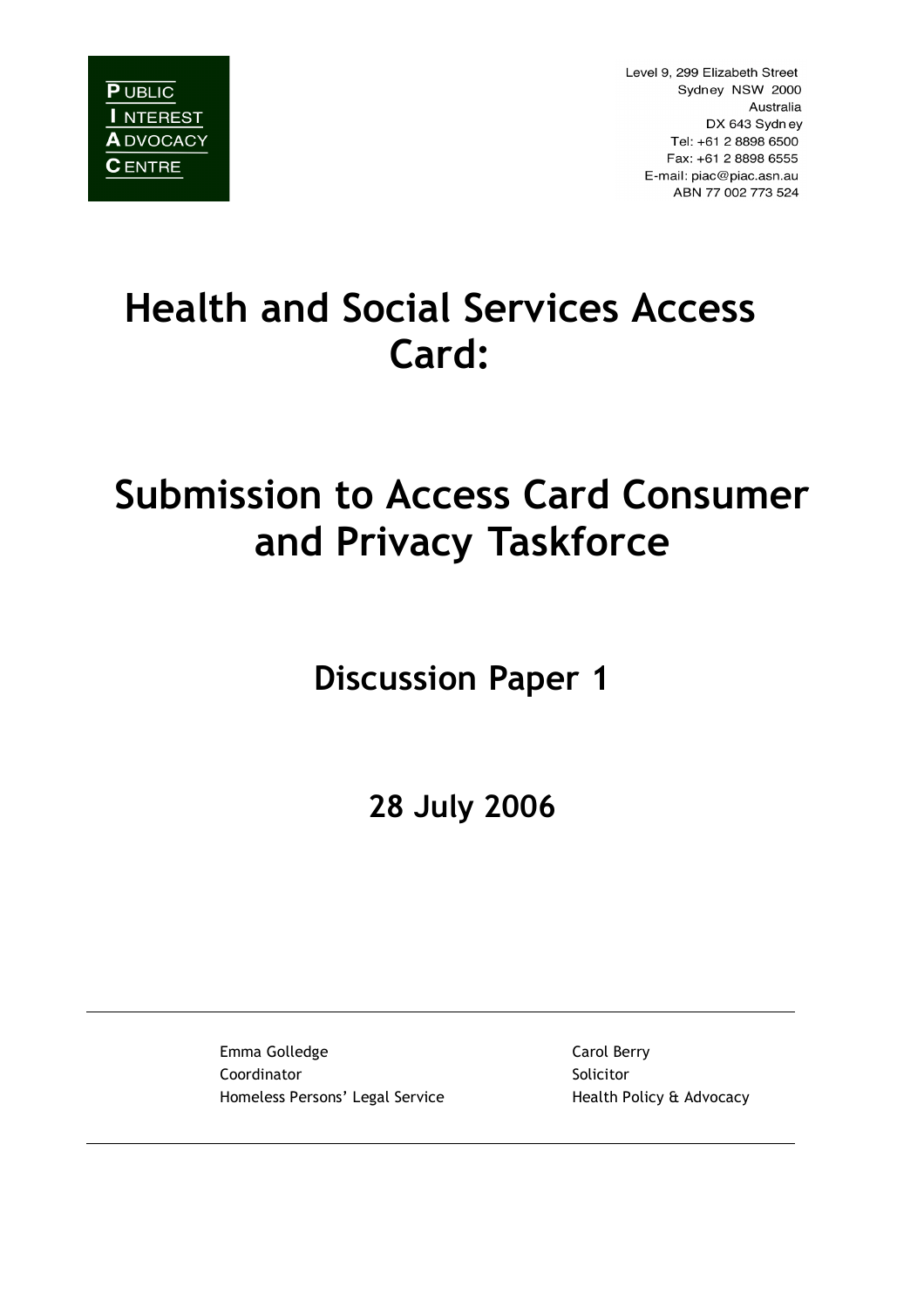Level 9, 299 Elizabeth Street Sydney NSW 2000 Australia DX 643 Sydney Tel: +61 2 8898 6500 Fax: +61 2 8898 6555 E-mail: piac@piac.asn.au ABN 77 002 773 524

# **1. Introduction**

#### **1.1 The Public Interest Advocacy Centre**

The Public Interest Advocacy Centre (PIAC) seeks to promote a just and democratic society by making strategic interventions on public interest issues.

PIAC is an independent, non-profit law and policy organisation that identifies public interest issues and works co-operatively with other organisations to advocate for individuals and groups affected.

In making strategic interventions on public interest issues PIAC seeks to:

- expose unjust or unsafe practices, deficient laws or policies;<br>• promote accountable, transparent and responsive government
- promote accountable, transparent and responsive government;
- encourage, influence and inform public debate;<br>• nromote the development of law—both statutor
- promote the development of law—both statutory and common—that reflects the public interest; and
- develop community organisations to pursue the interests of the communities they represent.

Established in July 1982 as an initiative of the Law Foundation of New South Wales, with support from the NSW Legal Aid Commission, PIAC was the first, and remains the only, broadly based public interest legal centre in Australia. Financial support for PIAC comes primarily from the NSW Public Purpose Fund and the Commonwealth and State Community Legal Centre Funding Program. PIAC generates approximately forty per cent of its income from project and case grants, seminars, consultancy fees, donations and recovery of costs in legal actions.

#### **1.2 The current inquiry**

The Federal Government's Access Card proposal has been the subject of some controversy since its inception. In more recent times, the head of the smart card taskforce overseeing the implementation of the Card, James Kelaher, resigned at the beginning of May 2006. Mr Kelaher resigned after citing concerns about the implementation of the Card, including the lack of oversight regarding privacy implications. Mr Kelaher had urged the Minister for Human Services, Joe Hockey, to set up an advisory board of experts outside government to advise on and monitor issues including privacy and security. Mr Kelaher also urged the Government to establish a separate authority to oversee the administration of the Card, but this recommendation was also rejected.

In late May, the Government appointed former chairman of the Australian Competition and Consumer Commission (ACCC), Allan Fels to head a consumer and privacy taskforce to examine the Access Card proposal and to seek public comment about its implementation. It is in this context that the Public Interest Advocacy Centre makes the following submission.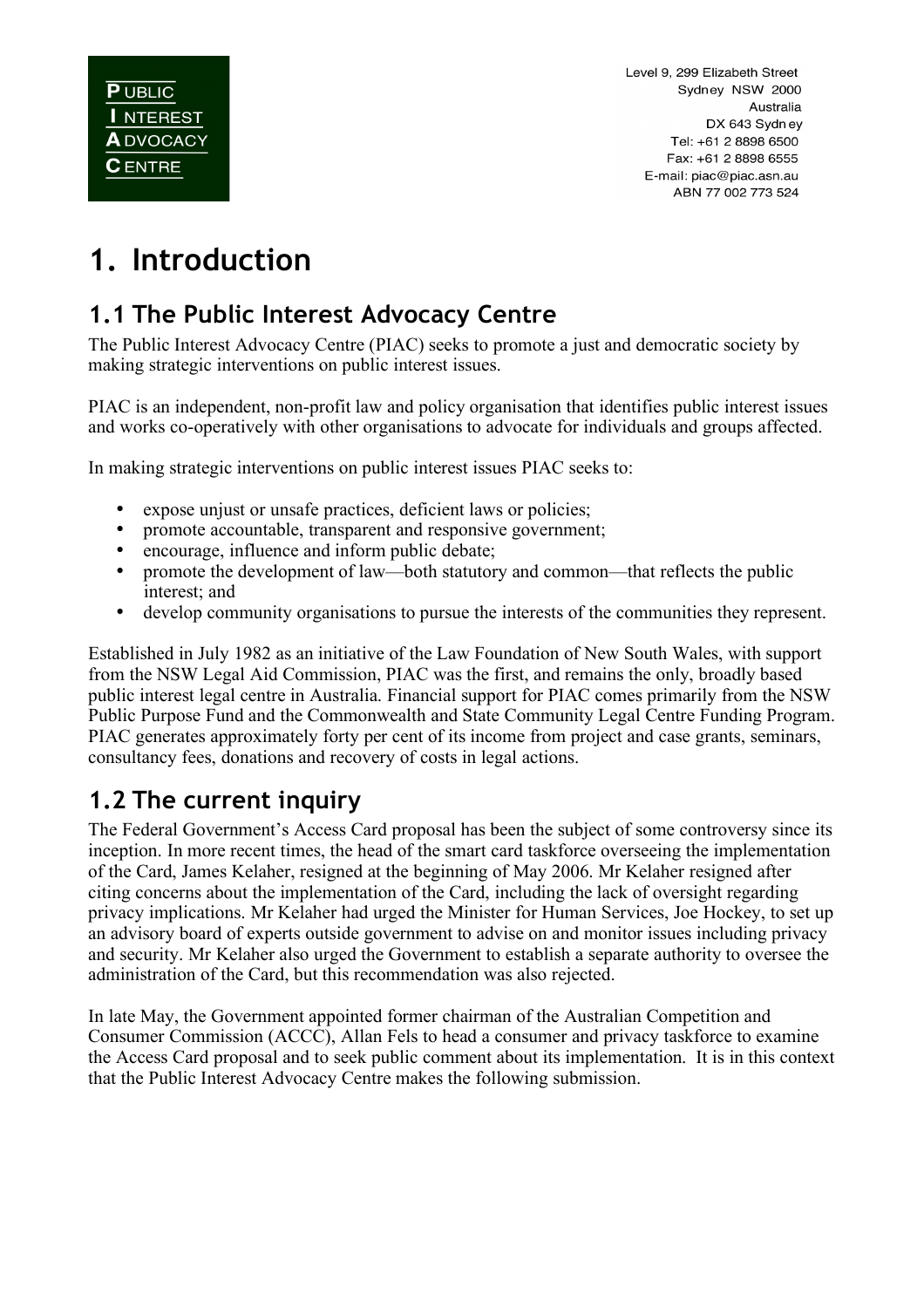## **2. The need for an Access Card, public debate and the role of the Taskforce**

From the outset, from a public interest perspective, PIAC is unconvinced that the proposed Health and Social Services Access Card **(the Card)** will sufficiently benefit consumers compared with the projected level of expenditure that is proposed for the introduction of the Card.

PIAC is concerned with the lack of detail that has been released about the Card. PIAC is of the opinion that public consultation in regard to the significant public expenditure that has been proposed for the introduction of the Card has been inadequate. In particular, the limited release or non-release of key documents is of concern. The Government has only been prepared to release a heavily edited version of the KPMG business case. The Government has not released at all the Privacy Impact Assessment prepared by Clayton Utz. Given that both of these documents examine at length both the purpose and the implications of the introduction of the Card, PIAC is concerned by the lack of transparency in regard to the release of these documents, particularly in light of the substantial amount of public money expended to produce them.

With the lack of information in the public domain about the card, PIAC is not in a position to support the introduction of the Card. This submission will outline PIAC's key concerns about the Card (based on the information publicly available or provided directly by the Taskforce), as well as its concerns with the process of public consultation and discussion around this controversial and expensive project.

In regard to the work of the Taskforce specifically, PIAC supports the decision by the Government to engage some respected and independent individuals to engage in a public consultation around the implementation of the Card. However, PIAC believes that the work of the Taskforce is constrained by the lack of publicly available information about the Card. There is also no guarantee that the Government will accept the recommendations of the Taskforce, which is of concern to PIAC. As the Taskforce paper also acknowledges:

The Government's proposal … clearly introduces some new elements into our health and social services systems, some of which are not clearly understood or appreciated in their ramifications. 1

It has been PIAC's observation to date that public awareness of the nature of the proposed card is quite limited, and that this will necessarily impact on the extent to which the public is able to engage with the work of the Taskforce.

PIAC notes that much of the material presented to it during consultations with two members of the Taskforce about how the card will operate is not in the public domain. It is PIAC's view that all the information should be publicly available in order to increase the effectiveness of the Taskforce and the level of public debate on the issue.

### **2.1 The scope of the card**

According to the Government, the Card will not be a national identity card, and it will not be compulsory for every Australian.

The card is envisaged to become a much more reliable way of proving your identity and will be linked to a national database. Aside from public assurances by the Government that the Card will not be an identity card in the traditional sense, there has been no detail on the legislative framework

 <sup>1</sup> Access Card Consumer and Privacy Taskforce, *Discussion Paper Number 1: The Australian Government Health and Social Services Access Card* (2006) 21.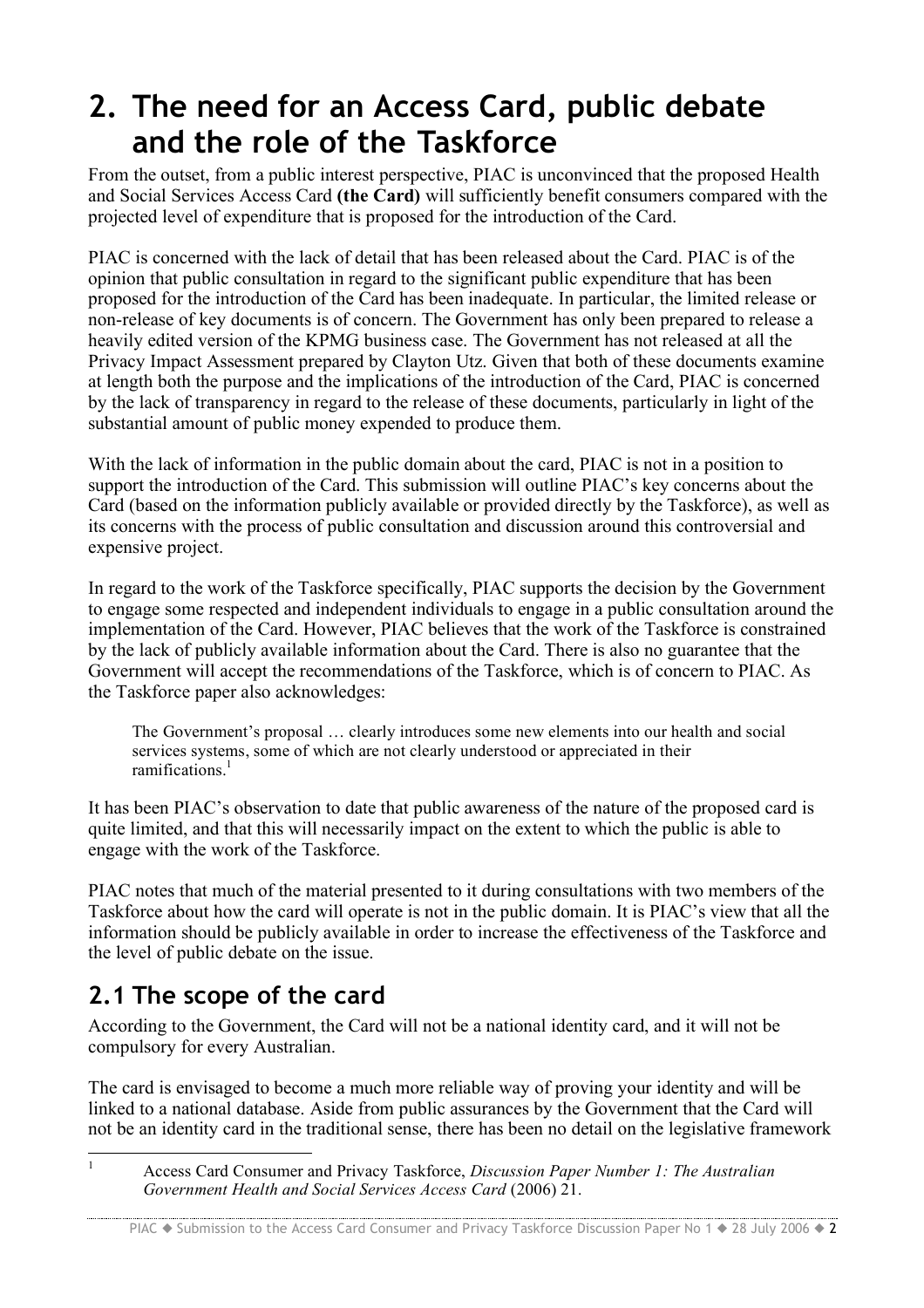that will guarantee this. Indeed, it is unclear what legislative frameworks, if any, the Government is proposing to create in order to introduce the card. For example, there is no information on how the Government proposes to legislate to protect the privacy of the information stored within the card, on the database, or who will have access to the information stored in either location, or to protect against inappropriate demands for production of the Card for identity verification purposes. Until such legislative frameworks are in place, the community will have concerns about the protection of their personal information and about unrestrained expansion of the Card's use over time (**function creep**).

While the Government has stated that the card will not be compulsory, it is apparent that if you do not have a card, once it is comprehensively introduced, you will not be able to access Medicare or any other Government benefits. In PIAC's view, it is simply disingenuous and misleading to state that the card will not be compulsory. As long as the Government fails to be transparent, the public will distrust the Card proposal.

As is outlined in the Taskforce's discussion paper:

A certain level of public trust in Government is the glue which holds free and democratic societies together. It cannot be denied that people are more trusting of Government and its operations when those operations are open and transparent, result from public discussion and consensus about issues and are guaranteed and enforceable through the legal system. *2*

The Government has outlined that fraud reduction is one of the principal reasons that it wishes to introduce the Card. PIAC is not convinced that the amounts that will be saved through fraud reduction will meet the costs of introducing the Card. From whichever way the issue is considered, the introduction and implementation of the Card will be enormously costly. The Government has failed to provide detail around the projected amounts that each Government agency will save through fraud reduction. No detail is available as to the assessments from each relevant Government agency as to how much it is estimated is lost through fraud each year and how much of this fraud involves identity fraud. This information is clearly necessary in order for the Government's assertions to be openly analysed.

The Minister for Human Services has outlined that he is not prepared to put limitations at this stage on who may access the information on the Card, or the database itself. This seems unwise, given that many Australians will no doubt be concerned about who will have access to key information about their identity and personal circumstances. This further shows the difficulty of responding to the proposals. There is no clear proposal on the functions and limits of the Card, and in the absence of this, it is difficult to respond to the current proposal with any degree of specificity.

PIAC notes that many of its major concerns about the Card centre on the protection of personal information through the national identity database that will be encompassed in the Secure Customer Registration Service **(SCRS)** and the document verification system (**DVS**). There is very little information publicly available about the DVS, and PIAC was only alerted to this element of the proposal through the face-to-face consultation with the Taskforce. It is the establishment of the national identity database and document verification system that are significant in terms of altering the management of personal information by Government. PIAC supports technological developments that may result in insecure forms of technology such as magnetic strips being replaced with new technology so long as the technological fix is effective to meet the identified purpose and does not infringe privacy and other rights. At issue is how the personal information is collected, shared, matched and used.

<sup>&</sup>lt;sup>2</sup> Ibid 21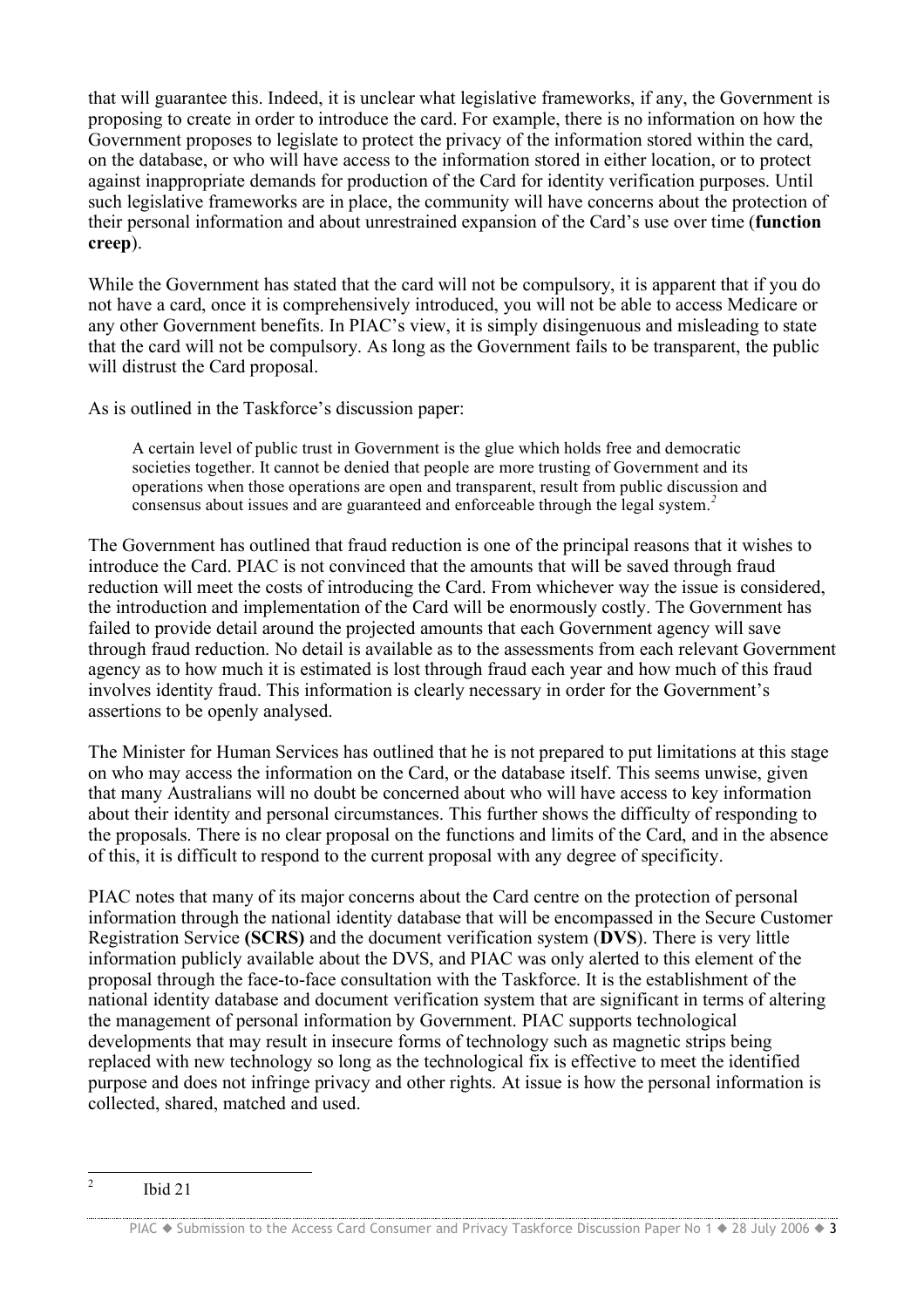PIAC is of the opinion that function creep is an inevitable and undesirable outcome of the introduction of the Card unless clear and legislative restraints are placed on the Card. Even with such restraints there is a clear risk of future governments seeing the potential of broader uses of such a powerful and comprehensive database and seeking to amend legislation to achieve those uses. The Government needs to be clear with the public what the Card, and the database, may be used for, and by whom, into the future. As has been previously articulated, but is worth repeating, public trust is not served when there are no limitations at all put on what a card with unique identification information may or may not be used for in the future. As there have been no clear dimensions on the possible uses of the Card, it is difficult to comment on possible function creep except to state that widening the agencies that can have access to such information increases the risk. The Minister for Human Services, in his public comments about utilising the card through banks**<sup>3</sup>** and supermarkets, is already suggesting functions beyond the scope of administering health and social service benefits. If the Minister is already suggesting that commercial entities unconnected with the distribution of health and social service benefits will be able to read and utilise the card it seems likely that the functions of the card will be expanded. It is PIAC's view that public debate about a Card with wider uses and potential access by a greater range of entities is also required.

As the Taskforce has outlined:

Great care will need to be taken to specify the exact purposes for which the access card is to be introduced, but equally to specify the purposes for which it cannot be used. In between the poles of express usage and express prohibition lies a grey zone. 4

## **3. The benefit to consumers and consumer choice**

The Government has outlined that it is introducing the Card because it is of the view that the Card will improve the delivery of health and social services benefits for all 'eligible Australians'.

The Government has stated that the Card will make it easier for consumers to negotiate filling out forms with Government agencies by pre-populating forms with certain information before they are sent out. PIAC is of the view that \$1 billion of taxpayers' money could be much better spent if service delivery is the Government's principal aim of introducing the Card. The key ways in which consumers will benefit by the introduction of the Card do not outweigh the costs to taxpayers of the introduction of the Card, and the potential risks of the card, such as the vulnerabilities inherent in the establishment of a new, single, national identity database.

PIAC works extensively with marginalised and disadvantaged groups that have high levels of engagement with Government health and social services, in particular homeless people, Indigenous people and people with disabilities. These are some of the vulnerable consumers that the Government asserts will benefit from the Card. PIAC disagrees that there will be the purported benefits to consumers who have either high or low engagement with Government services.

PIAC rejects the assertion that the benefits will be particularly significant and will not outweigh the significant risks to consumers with respect to their personal information. The major benefit to consumers is one that is negatively framed, that being that the only way they will be able to access Government benefits will be to have the Card. In effect this is a consumer benefit (access to

 <sup>3</sup> *Smart card could access Govt payments through ATMs: Hockey* (2006) ABC News Online <sup>4</sup>  $\frac{\text{http://www.abc.net.au/news/news/news/200606/s1673617.htm}}{\text{Access Card Consumer and Privacy Taskforce, above n 1, 22.}}$ 

PIAC ♦ Submission to the Access Card Consumer and Privacy Taskforce Discussion Paper No 1 ♦ 28 July 2006 ♦ 4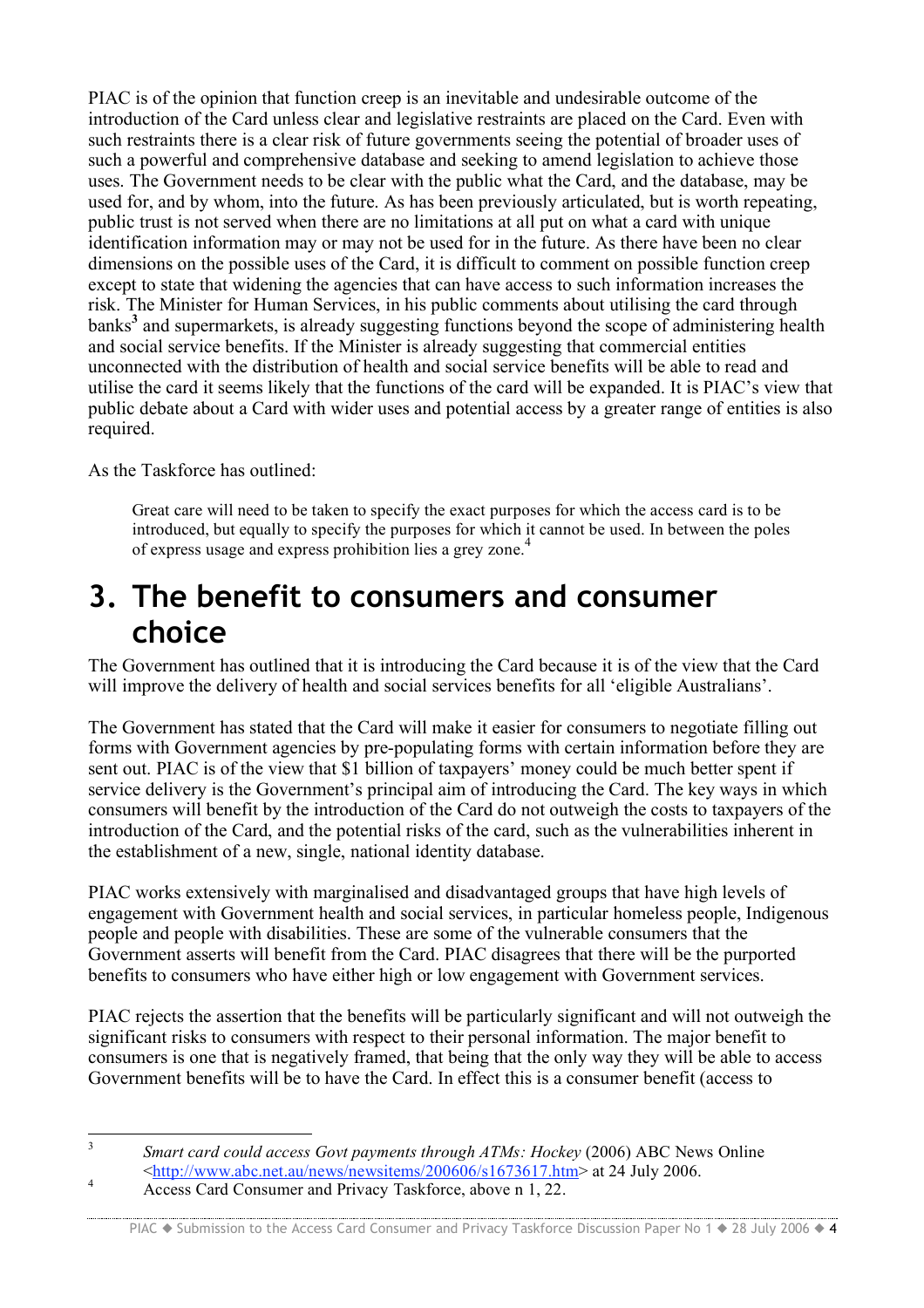benefits to which they currently have access without the card) that consumers will not choose, but will be forced to accept.

In order to continue accessing Medicare benefits, all Australians will need to be registered on a national identity database, and show the requisite identification documents in order to be registered. PIAC is concerned by the Government's position that people who cannot provide the required identification to be issued with a Card will not be able to access benefits after 2008. With respect to disadvantaged individuals, who may have difficulties establishing their identity, it is unclear how they will be assisted financially to establish their identities, as finding the resources to pay for certain documents will be beyond the means of some.

PIAC's Homeless Persons' Legal Service currently assists many homeless people to access the documents they require to establish their identity. This process is often expensive, time consuming and requires literacy. PIAC is concerned that there are currently no safeguards for people who may have difficulty establishing their identity and that an approach that ties benefits to having the Card could place some groups in even more extreme financial difficulty.

Restricting access may also impact adversely on the health of disadvantaged groups through denying them access to Medicare. The Government needs to consider how people who have been outside 'one hundred point' identity verification schemes will be assisted to prove their identity. PIAC believes that a significant number of older people, Indigenous people and people who are experiencing homelessness will face problems establishing their identity for the purposes of registration. These are also the most vulnerable and marginalised consumers who the Card is supposed to assist.

The Government has argued that the Card will increase convenience for consumers of welfare benefits in particular. The Government has outlined, for example, that if you change your address, you will only need to call up once and the system will record these changes for a range of government services and agencies. However, as the Australian Privacy Foundation has outlined, there is already a webpage that has been established that allows you to record your change of address details once and a range of government agencies are notified. There are many ways that the system could be improved without the introduction of a national access card and identity database, which is a completely disproportionate response to the level of convenience it is supposed to afford consumers. Most consumers have only limited interactions with the relevant agencies and, as such, any perceived inconvenience is currently very limited and should not be overstated in support of the introduction of this Card.

PIAC is concerned by the proposed costs of introducing the Card. At present, \$1 billion has been allocated to implement the Card, but PIAC is concerned that the ongoing administration costs of the Card have not been included in this amount. As the UK experience has indicated (see further detail below) the costs of implementing identity or access cards can be enormously costly and budgets can, and often do, blow out. The same is true more broadly of the implementation of new technology. PIAC is of the opinion that \$1 billion will not be an adequate amount to manage the roll out, and ongoing administration of the Card. Compared with the benefits to consumers, which PIAC believes will be minimal, PIAC is not convinced that the public interest will be served by the introduction of the national access card and national identity database.

## **4. Information protection and privacy implications**

As outlined above, it is not yet clear how the information contained within the national identity database will be protected, and who will have access to the information. PIAC is also concerned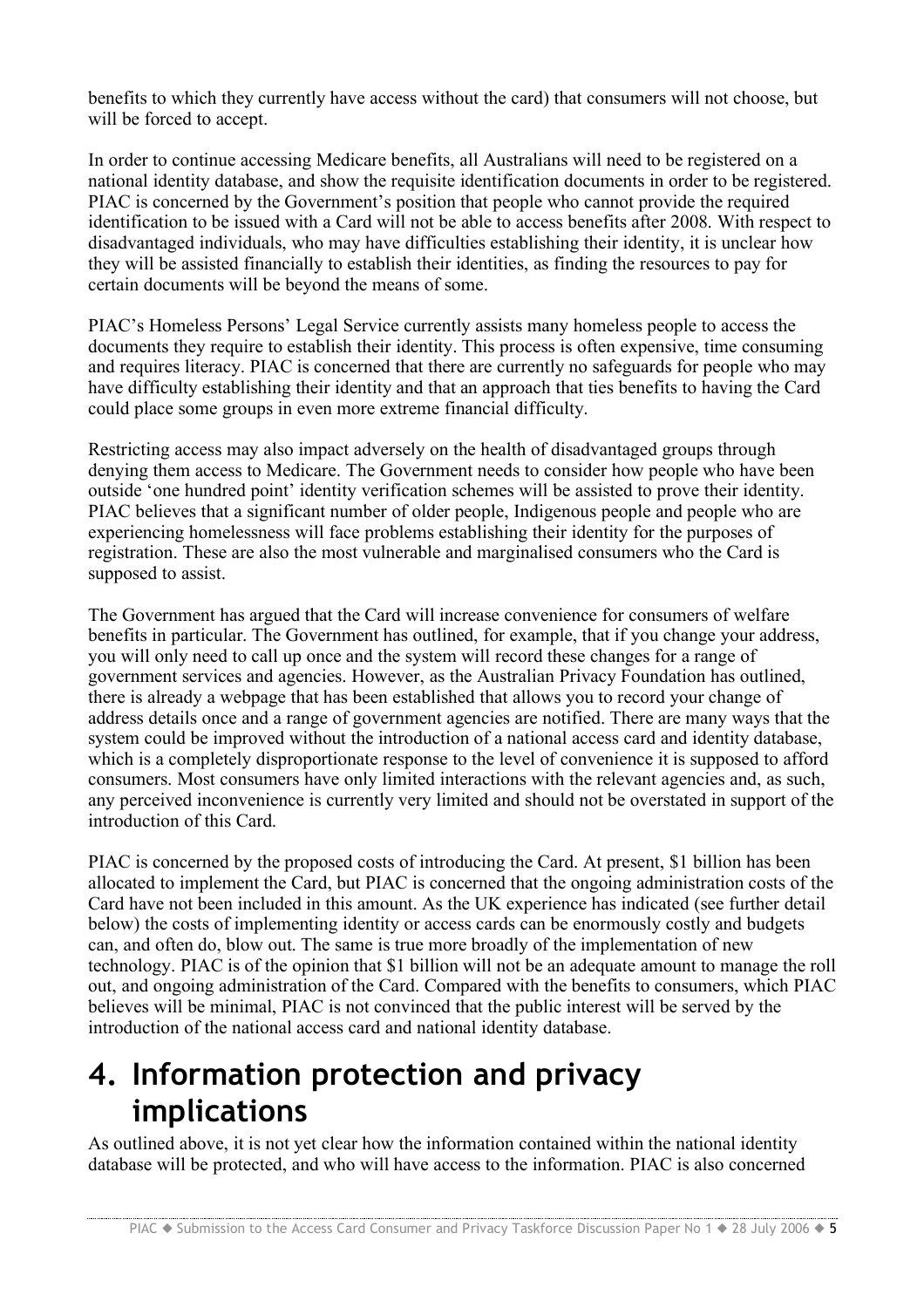that key aspects such as the document verification scheme are effectively outside the scope of public knowledge.

Given that an information technology project of this size will have privacy and data protection implications, a discussion around these implications should occur with the Australian public so that can all be assured about how personal information about identity and other characteristics will be protected. Australians have never had a national identity database of this size or kind before, and it is important that the public be informed of the protections that the Government plans to implement. At this stage, the Privacy Impact Assessment produced for the Government has not been released to the public because it was supposedly based on a 'previous model' of a national identity card. Because there are very minor differences between a national identity card and what is being proposed, PIAC finds this completely unacceptable.

Given the resources available to the Government to forward its proposal PIAC believes that if there are significant differences between the card contemplated by the Privacy Impact Assessment and the current model, the Government can and should release the Assessment and articulate these differences and then allow the public to decide. The current approach requires the public to simply take the Government on trust. PIAC does not believe this is an adequate measure to ensure accountability.

The Government needs to clearly outline what information will be collected and stored in the proposed national identity database, and how it proposes to protect that information.

In regard to data protection and privacy, the Taskforce has outlined some key questions such as 'who will have access to the data on the SCRS' and 'how will the system will ensure that the SCRS data is accessed only for authorised purposes' on page 23 of its discussion paper.

It is important that the Taskforce ask these questions, but PIAC is concerned that these questions even need to be asked because these details have not been released by the Government. Once again, it is impossible to provide meaningful feedback on the adequacy of a card or a system when no relevant detail has apparently even been worked out or at least publicly disclosed. If important detail such as the adequacy of data protection has not been broadly outlined to the public or the Taskforce, how can a useful or meaningful discussion around these important issues even occur? In PIAC's view, it makes a mockery of the process and shows an unhealthy lack of respect by the Government for the community's right to be informed and to engage in the public policy development process.

PIAC is also concerned that this detail is not being outlined not simply because the Government is awaiting the Taskforce's feedback, but to limit the extent of public comment on this issue. It is apparent from the information provided by the Government representative to the Taskforce that many aspects are actually highly developed by the Government, but not publicly available.

# **5. Accountability and legislative protection**

As has been outlined above, PIAC is concerned that the Government has failed to specify what legislative protections (if any) it plans to put in place in relation to the Card. In particular, PIAC is of the view that safeguards must be put in place in relation to the purpose of the card, but similarly protections must be in place in regard to who can access the information stored on the card, and in the identity database, and when and by whom production of the Card may be required.

Due to the lack of detail in relation to how the Card will operate, PIAC can only recommend the most stringent legislative protections in relation to all of these aspects of the Card. There are also clear issues about how data can be used and matched against other data.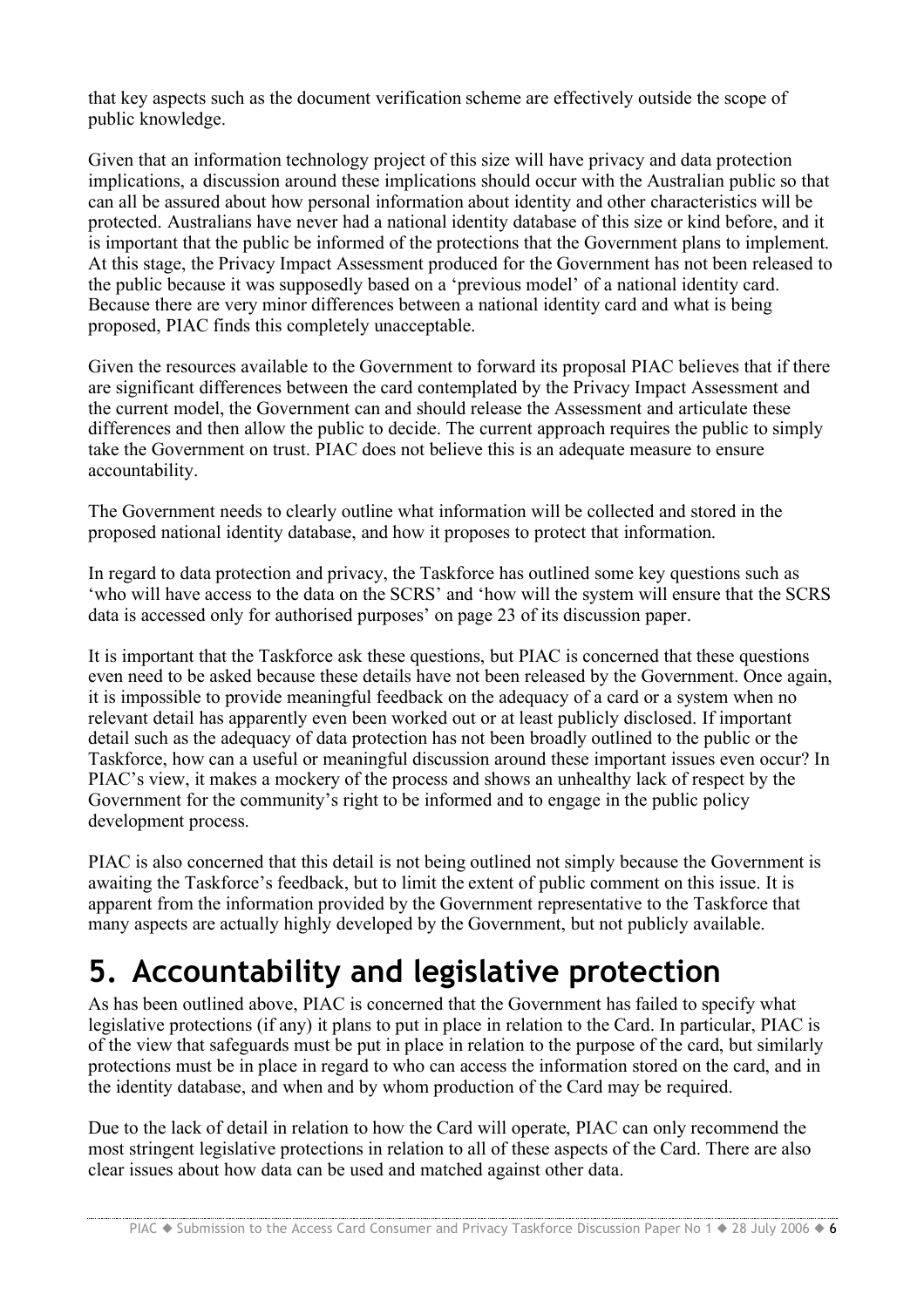It is concerning that the Card is being discussed without any reference to the legislative package that will accompany it. For a Card to provide a balance between efficiency and consumer protection, the Card must be developed within a legislative framework that is part of the model proposed by the Government.

Simply legislating against the ability of business and agencies to demand the Card as a form of identification will not be sufficient to alleviate PIAC's concerns about the Card. Legislation will also be required on areas such as:

- who has access to the document verification scheme;
- who has access to SCRS;
- penalties for unauthorised access;
- protection and destruction of personal information and records;<br>• protection against the retention of incorrect information:
- protection against the retention of incorrect information;
- criminal penalties for misuse of personal information;
- legislative limits on what agencies can access information and the extent of that information;<br>• legislative limits on data matching
- legislative limits on data matching.

## **6. The experience of other countries**

### **6.1 Case Study Example: United Kingdom**

In 2005, The London School of Economics and Political Science (**LSE**) produced an analysis of the UK Identity Card proposal being currently considered and introduced in the United Kingdom, *The Identity Project: An assessment of the UK Identity Cards Bill & its implications* (**the Report**). 5 PIAC hopes that the Taskforce will take time to consider models that have been introduced, or are being introduced, in other jurisdictions, as we have found this exercise most instructive.

The LSE, in its report, outlined some key concerns with the identity card proposal in the UK, some of which are set out below.

The Report assesses the implications, costs, opportunities and consequences arising from current legislative proposals for a national identity card in the UK. The Report does not challenge the purposes for which the card is purportedly being introduced, and accepts *a priori* that combating terrorism, reducing crime and strengthening national security are legitimate functions of government.

However, the Report challenges the assertion that an identity card is an appropriate, cost-effective means of achieving those ends. The Report concedes that an identity card may have benefits in terms of reducing identity fraud, yet this is one among many aims and is not significant enough to offset the possible far-reaching negative consequences of the introduction of the card.

The Report expresses concerns that the technology proposed for the introduction of the card and the storage of information are largely untested and unreliable, and that the use of biometrics gives rise to concern because the technology has never been used on such a scale. One of the key concerns is that the scheme introduces a new technological infrastructure that will carry high risks if it fails. For example, the Report expresses concern that a centralised database, similar to that being introduced

 <sup>5</sup> London School of Economics and Political Science, *The Identity Project: An assessment of the UK Identity Cards Bill & its implications (2005)*  <http://www.lse.ac.uk/collections/pressAndInformationOffice/newsAndEvents/archives/2005/IDRep ort.htm> at 20 July 2006.

PIAC ♦ Submission to the Access Card Consumer and Privacy Taskforce Discussion Paper No 1 ♦ 28 July 2006 ♦ 7